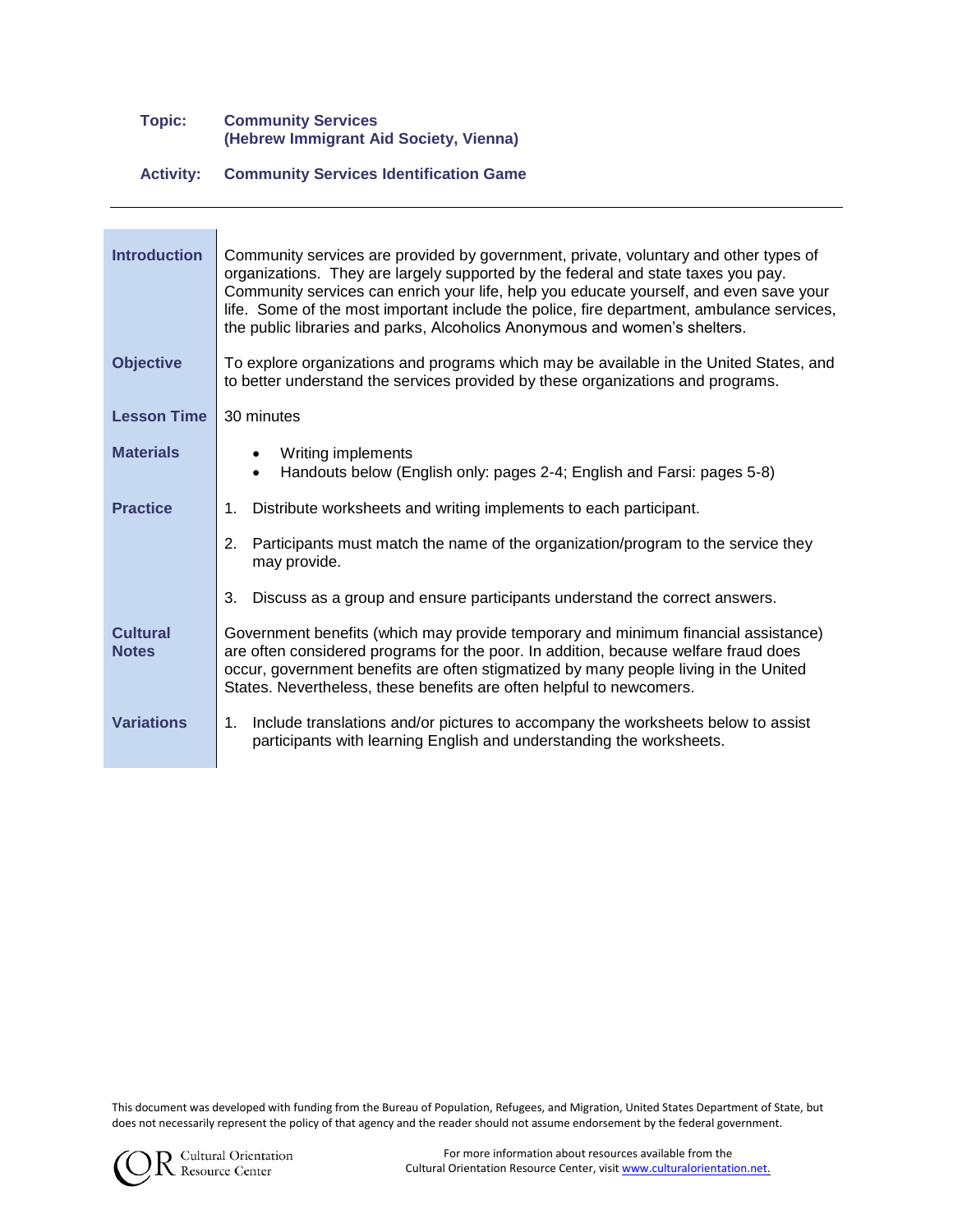# Community & Social Services in the United States

### *Directions: Match the name and number of the following community and social service providers with the services they provide on the pages following.*

| (1) Chamber of Commerce                 | (2) Parks & Recreation                                                                        |
|-----------------------------------------|-----------------------------------------------------------------------------------------------|
| (3) Employment Center                   | (4) Young Men's Christian Association<br>(YMCA)/Young Women's Christian<br>Association (YWCA) |
| (5) City Bus System                     | (6) Public Library                                                                            |
| (7) Fire Department                     | (8) Mutual Assistance Association (MAA)                                                       |
| (9) Alcoholic Anonymous (AA)            | (10) Police Department                                                                        |
| (11) Community College                  | (12) Resettlement Agency                                                                      |
| (13) Department of Motor Vehicles (DMV) | (14) Welfare Office                                                                           |
| (15) Daycare Center                     | (16) Senior Citizen's Center                                                                  |
| (17) Elementary School                  | (18) Women's Shelter                                                                          |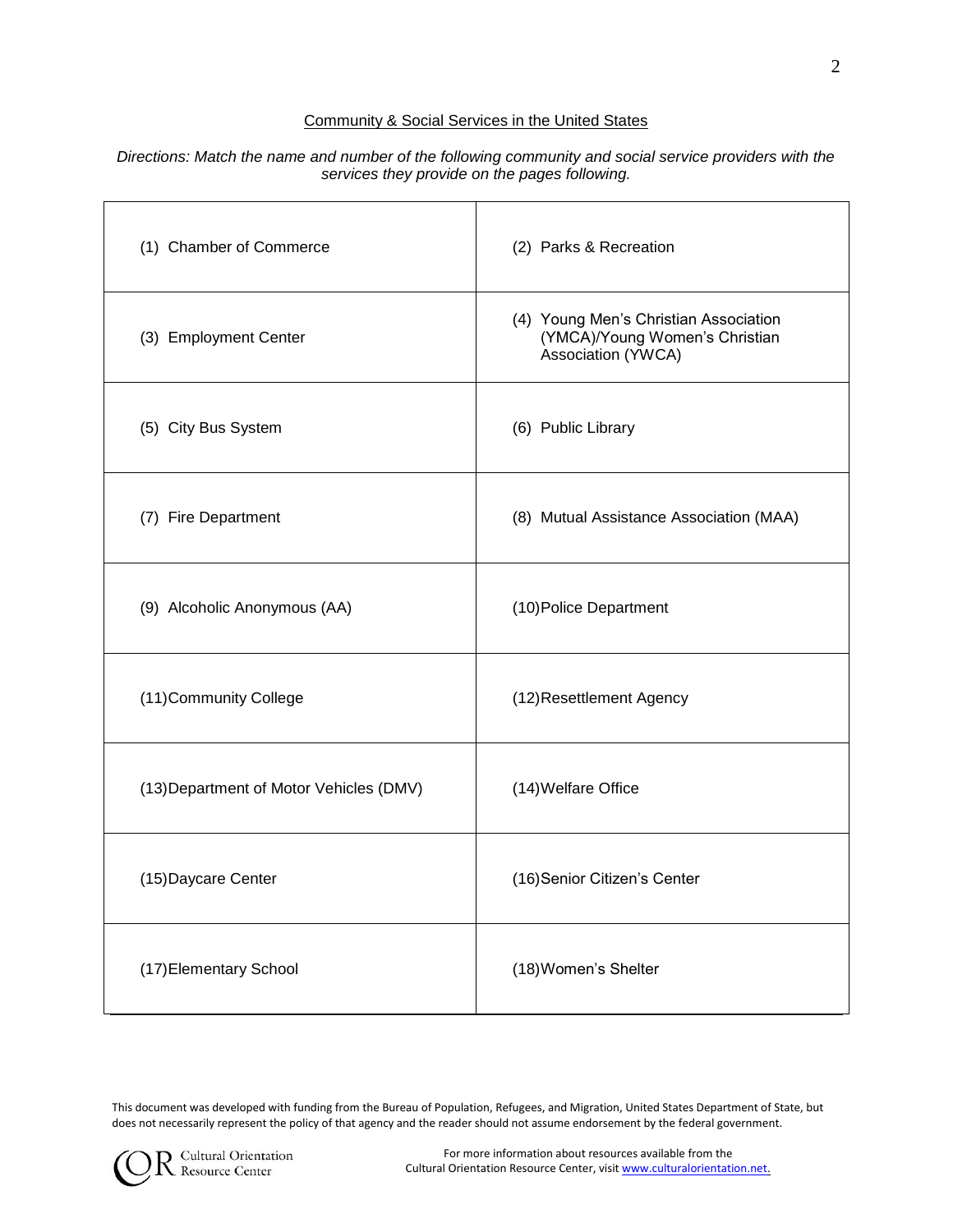| a. | An educational institution where you can take English as a Second Language (ESL) class, obtain<br>a two-year Associate's Degree, and earn class credits toward a four-year college or university.    |
|----|------------------------------------------------------------------------------------------------------------------------------------------------------------------------------------------------------|
| b. | A private volunteer agency that is responsible for assisting refugees in their first three months of<br>resettlement.                                                                                |
| c. | Two organizations where young people can go to exercise, play sports or participate in other<br>social and educational activities.                                                                   |
| d. | A free resource for self-education where you can find information on many subjects, use<br>computers to access the Internet, borrow CDs or DVDs, and read international magazines and<br>newspapers. |
|    | e. A place which provides temporary housing and counseling for women who are being physically<br>abused in their homes.                                                                              |
| f. | An ethnic or religious-based organization founded by former refugees which provides information<br>and services to newcomers to the community.                                                       |
| g. | An agency of the U.S. government which processes documents for unemployed people seeking<br>financial assistance.                                                                                    |
| h. | An organization which provides free help to those who are trying to stop drinking.                                                                                                                   |
| i. | A center which announces job openings and provides employment counseling.                                                                                                                            |
|    | A center providing services to help the elderly meet their physical and social needs.                                                                                                                |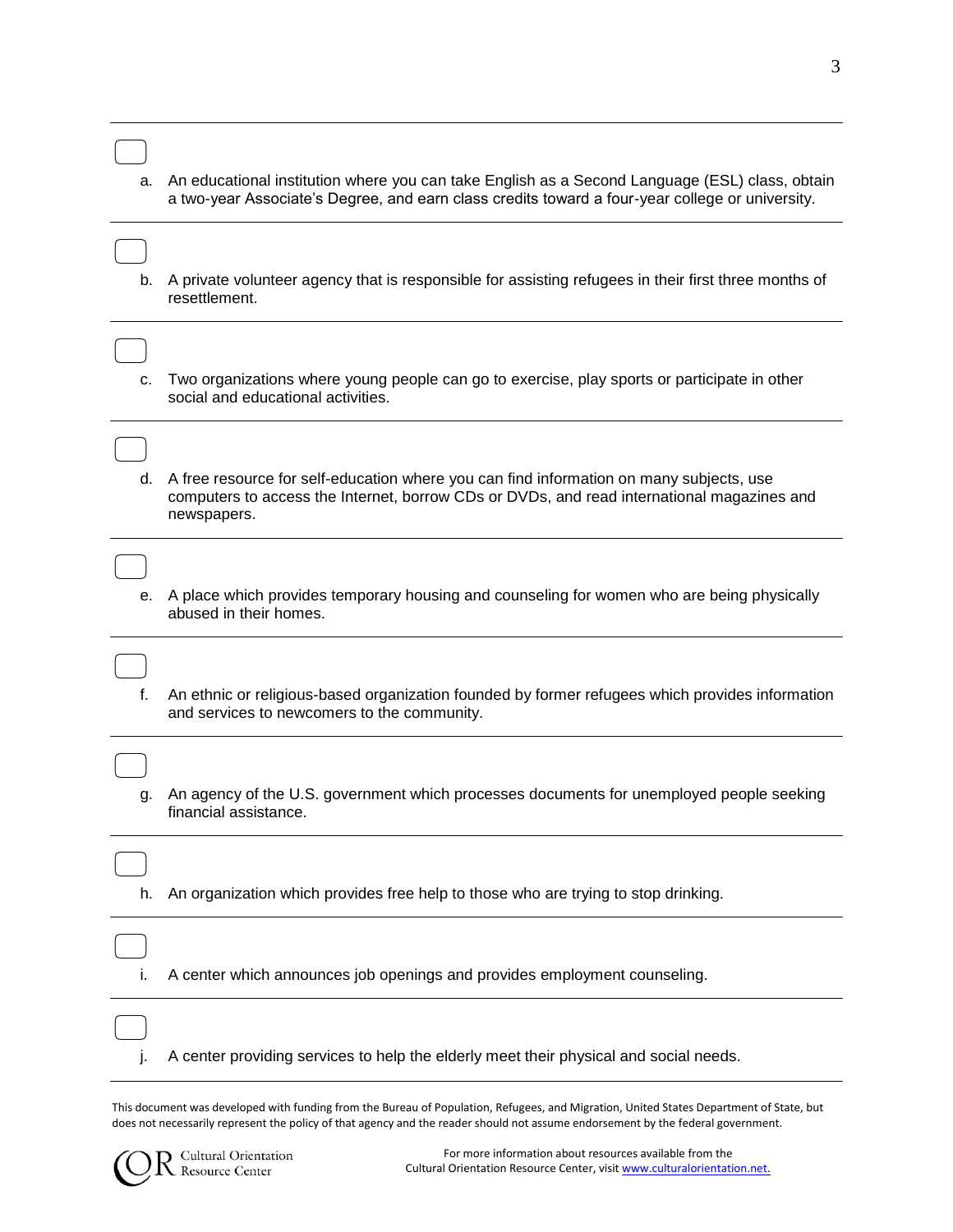| k.         | Where one goes to apply for a driver's license, register a car, or renew a driver's license.                       |
|------------|--------------------------------------------------------------------------------------------------------------------|
|            | The cheapest form of public transportation often available in local communities.                                   |
|            | m. A center that provides a safe environment for children while their parent(s) are working.                       |
| n.         | An office which has comprehensive information about a city, its businesses, schools,<br>entertainment and culture. |
| $\Omega$ . | A community's local department responsible for helping citizens to maintain a safe community.                      |
| p.         | A service which can be used in case of fire by dialing 911.                                                        |
| q.         | An area often found in U.S. communities to walk, play sports, picnic and enjoy nature.                             |
|            |                                                                                                                    |

r. An institution where children receive their education from kindergarten through  $5<sup>th</sup>$  or  $6<sup>th</sup>$  grade.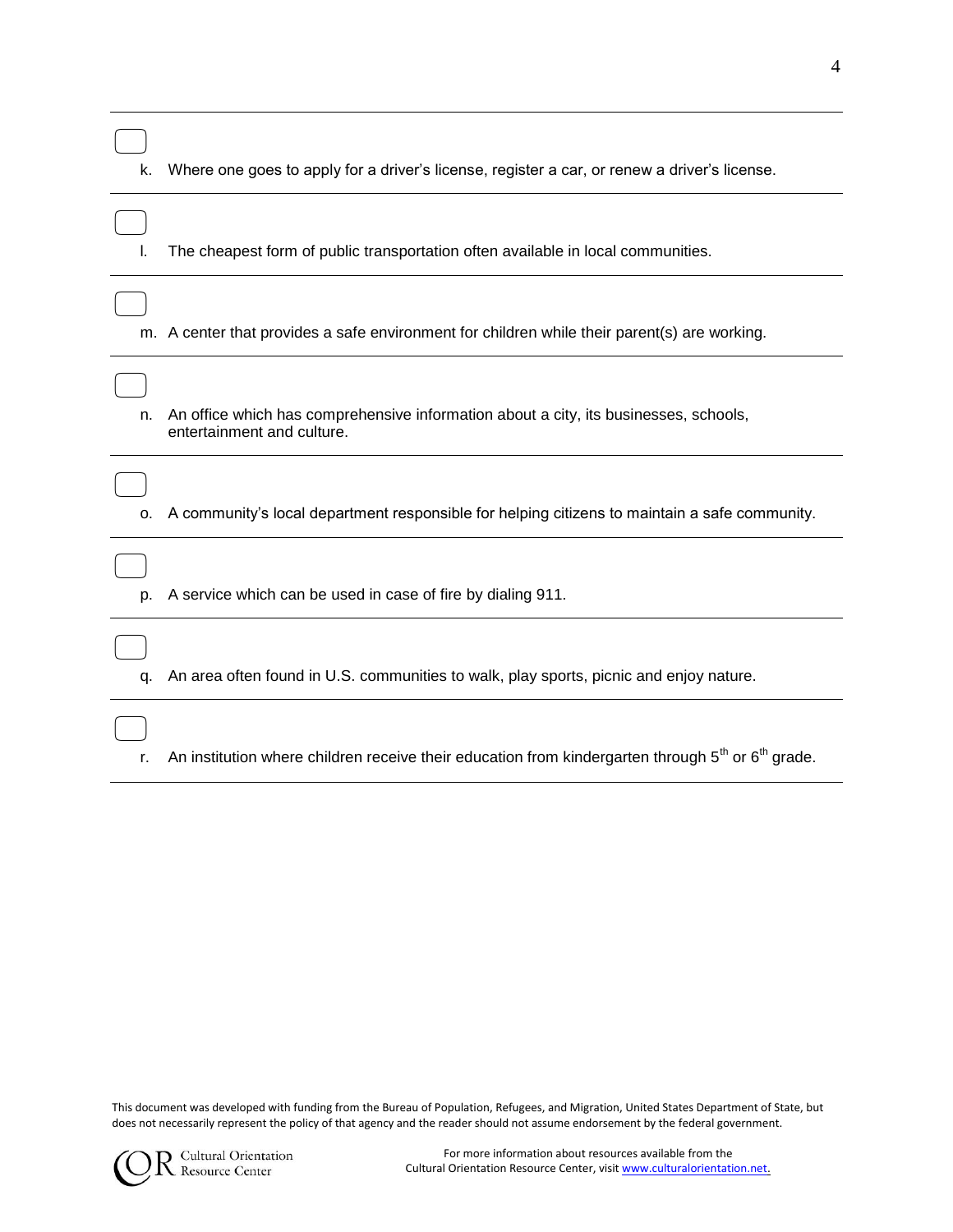## Community & Social Services in the United States

| (1) Chamber of Commerce                 | (2) Parks & Recreation                                                                                                                   |
|-----------------------------------------|------------------------------------------------------------------------------------------------------------------------------------------|
| دفتر بازرگانی                           | پارک                                                                                                                                     |
| (3) Employment Center<br>مركز اشتغال    | (4) Young Men's Christian Association<br>(YMCA)/Young Women's Christian<br>Association (YWCA)<br>انجمن جوانان (آقايان) + (خانم ها) مسيحي |
| (5) City Bus System                     | (6) Public Library                                                                                                                       |
| اتوبوس شهرى                             | كتابخانه محلى                                                                                                                            |
| (7) Fire Department                     | (8) Mutual Assistance Association (MAA)                                                                                                  |
| آتش نشانی                               | انجمن قومي و مذهبي                                                                                                                       |
| (9) Alcoholic Anonymous (AA)            | (10) Police Department                                                                                                                   |
| ترک مشروبات الکلی                       | اداره يليس                                                                                                                               |
| (11) Community College                  | (12) Resettlement Agency                                                                                                                 |
| كالج محلى                               | آژانس اسکان مجدد (سازمان پناهندگی)                                                                                                       |
| (13) Department of Motor Vehicles (DMV) | (14) Welfare Office                                                                                                                      |
| سازمان راهنمایی و رانندگی               | سازمان خيريه                                                                                                                             |
| (15) Daycare Center                     | (16) Senior Citizen's Center                                                                                                             |
| مرکز نگهداری از بچه ها                  | خانه سالمندان                                                                                                                            |
| (17) Elementary School                  | (18) Women's Shelter                                                                                                                     |
| مدرسه ابتدايى                           | سازمان محافظت از خانم ها                                                                                                                 |

#### *Directions: Match the name and number of the following community and social service providers with the services they provide on the pages following.*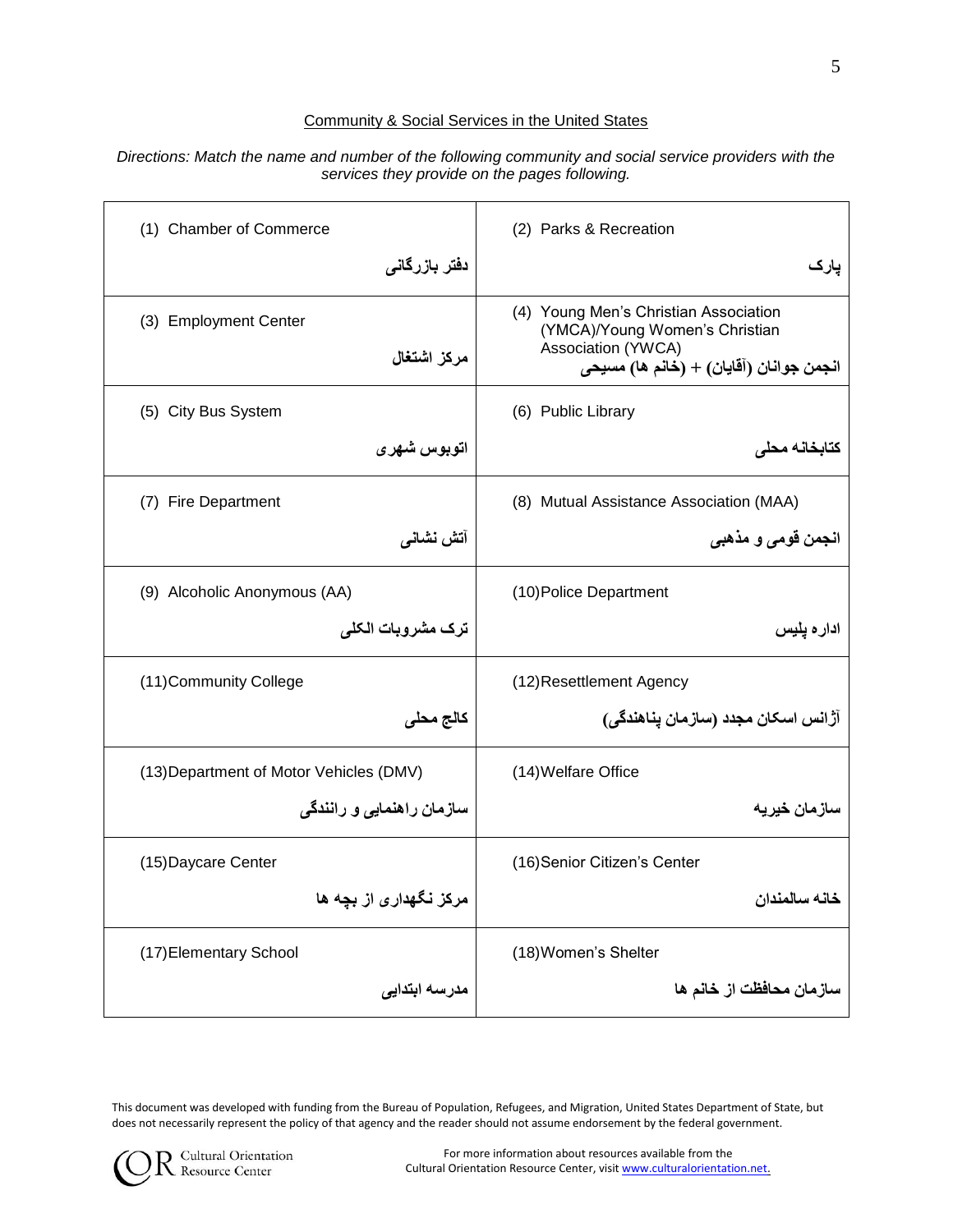$\qquad \qquad \Box$ a. An educational institution where you can take English as a Second Language (ESL) class, obtain a two-year Associate's Degree, and earn class credits toward a four-year college or university.

**یک سازمان تحصیلی که شما می توانید در کالس زبان انگلیسی شرکت نمایید ، دو سال در آنجا تحصیل کرده و مدرک فوق دیپلم کسب نمایید و همچنین این قابلیت را دارید تا برای ادامه تحصیل در دانشگاه یا کالج های چهار ساله شرکت کنید.**

 $\qquad \qquad \Box$ b. A private volunteer agency that is responsible for assisting refugees in their first three months of resettlement.

یک آژانس داوطلب که این مسولیت را دارد تا پناهندگان را در یک تا سه ماه اول راهنمایی نماید.

 $\qquad \qquad \Box$ c. Two organizations where young people can go to exercise, play sports or participate in other social and educational activities.

**دو انجمنی که مخصوص جوانان می باشد تا آنها بتوانند در کارهای گروهی ، ورزش یا هر گونه گروه تحصیلی شرکت نمایند.**

 $\qquad \qquad \Box$ d. A free resource for self-education where you can find information on many subjects, use computers to access the Internet, borrow CDs or DVDs, and read international magazines and newspapers.

یک منبع اطالعاتی رایگان که شما می توانید در مورد هر موضوعی تحقیقات نمایید ، از کامپیوتر و اینترنت استفاده نمایید ، DVD , CD قرض کنید و روزنامه یا مجله های مختلف با زبان های مختلف را مطالعه کنید.

 $\qquad \qquad \Box$ e. A place which provides temporary housing and counseling for women who are being physically abused in their homes.

**مکان امن و موقتی برای خانم هایی که زیر فشار آزار و اذیت فیزیکی می باشند.**

 $\qquad \qquad \Box$ f. An ethnic or religious-based organization founded by former refugees which provides information and services to newcomers to the community.

گروه های قومی و مذهبی که زیر نظر پناهندگانی که قبال به آمریکا رفته اند تاسیس شده و وظایف آنها دادن سرویس و اطالعات کلی به پناهندگانی تازه وارد می باشد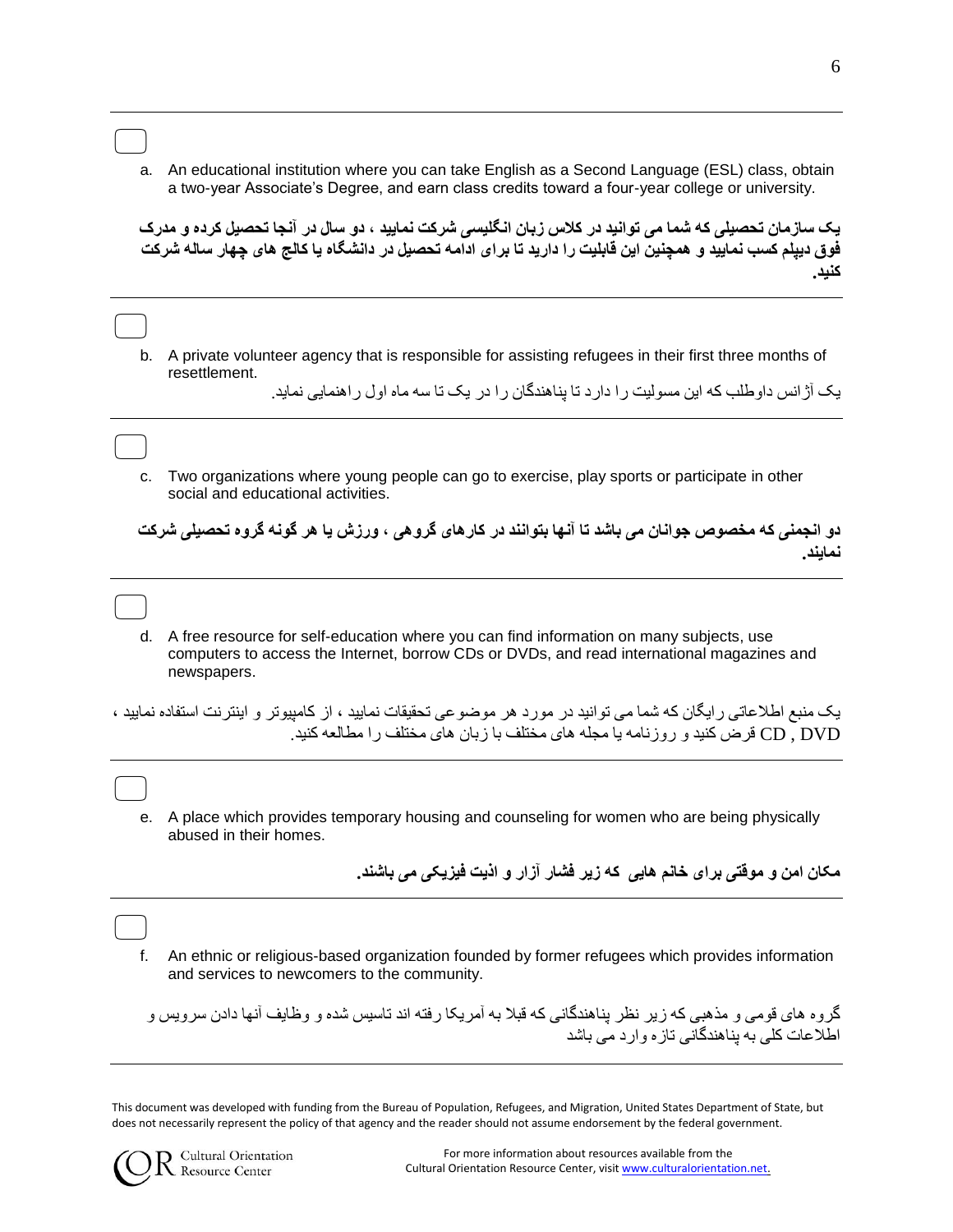| g. | An agency of the U.S. government which processes documents for unemployed people seeking<br>financial assistance. |
|----|-------------------------------------------------------------------------------------------------------------------|
|    | یک آژانس دولتی که وظیفه رسیدگی به یرونده های افرادی را دارد که کار نمی کنند و مشکل مالی دارند                     |
|    |                                                                                                                   |
| h. | An organization which provides free help to those who are trying to stop drinking.                                |
|    | بک ساز مانے که بطو رے رابگان به افر ادی که سعی مے کنند مشر وبات الکلے ر ا تر ک کنند کمک مے کند                    |
|    |                                                                                                                   |
| İ. | A center which announces job openings and provides employment counseling.                                         |
|    | مرکز ی که به شما اطلاعات کاریابی ارایه می دهد                                                                     |
|    |                                                                                                                   |
|    | A center providing services to help the elderly meet their physical and social needs.                             |
|    | مر کز ی که کمک و سر ویس به افر اد سالمند مے دهد                                                                   |
|    |                                                                                                                   |
| k. | Where one goes to apply for a driver's license, register a car, or renew a driver's license.                      |
|    | سازمان راهنمایی و رانندگی که شما می توانید برای گواهینامه ،ثبت ماشین و یا تمدید گواهینامه خود اقدام کنید          |
|    |                                                                                                                   |
|    | The cheapest form of public transportation often available in local communities.                                  |
|    | ارزانترین سیستم حمل و نقل شهری که در محل یا شهر شما قابل استفاده می باشد                                          |
|    |                                                                                                                   |
|    | m. A center that provides a safe environment for children while their parent(s) are working.                      |
|    | یک مرکز امن که از کودکان نگهداری می کنند در زمانی که والدینشان همزمان کار می کنند                                 |
|    |                                                                                                                   |

This document was developed with funding from the Bureau of Population, Refugees, and Migration, United States Department of State, but does not necessarily represent the policy of that agency and the reader should not assume endorsement by the federal government.

 $\Box$